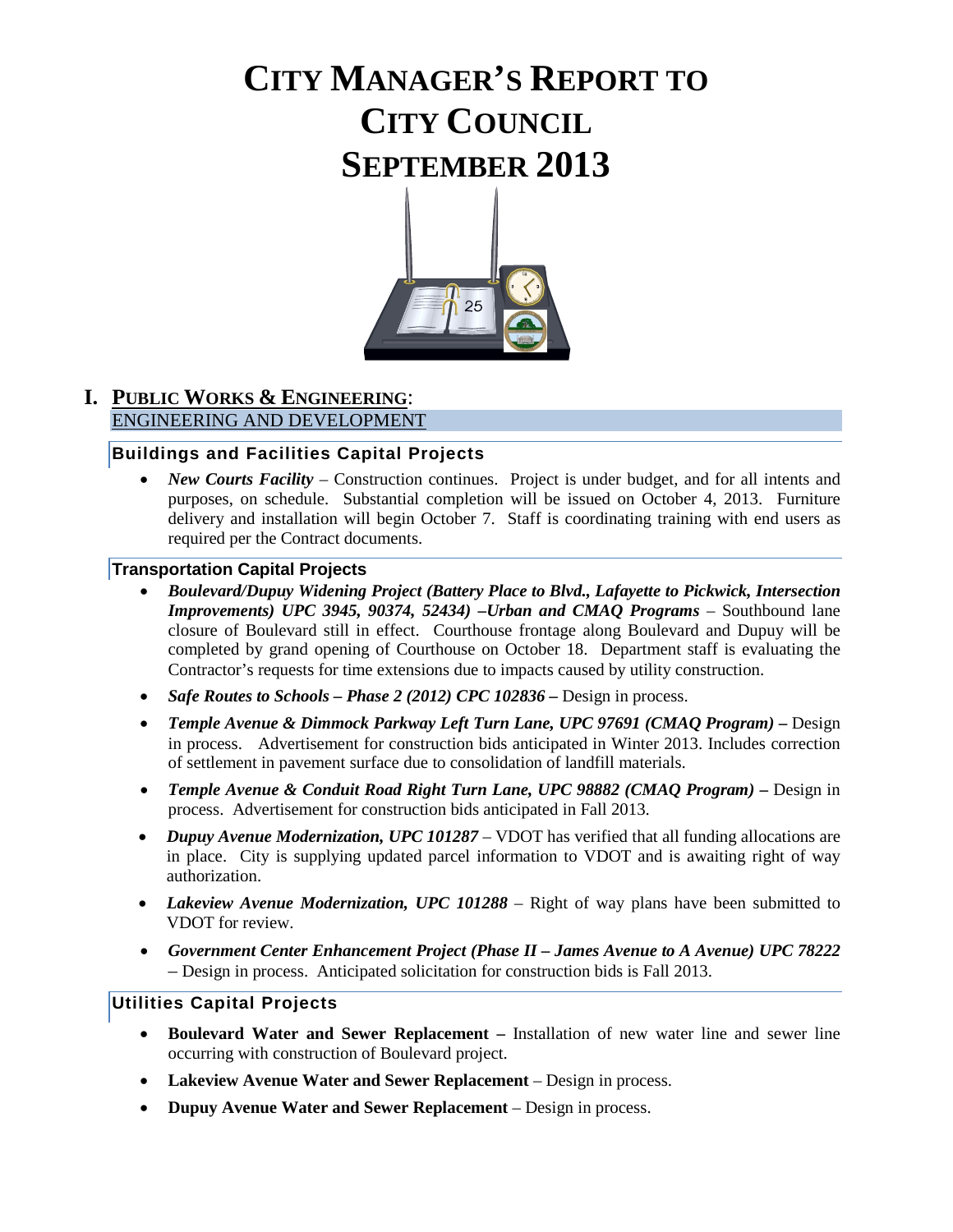# **I. PUBLIC WORKS & ENGINEERING** (CONTINUED):

#### **Plan Reviews**

• Received three (3) plans/plats and approved four (3) plans/plats.

#### **Right-of-Way Permits**

• Issued five (5) permits and closed out one (1) permit.

## **OPERATIONS AND MAINTENANCE**

#### **Traffic Operations**

- Replaced/maintained signals, signs, markings and street lighting 48 locations.
- Performed preventative maintenance 4 locations.

#### **Vegetation**

- Removed litter from (15) locations, and responded to (02) litter miscellaneous/dead animal requests.
- Cut vegetation at (67) locations and sprayed for weeds and high grass at (05) locations.
- Trimmed bush blocking view of traffic at (01) location, limbs hanging in street at (09) locations and responded to (01) tree miscellaneous request.
- Removed storm debris from (02) locations.
- Cleaned all Street Division's vehicles, break room and equipment.

## **Recycling Center**

• 421 citizens used the Recycling Center to dispose of Category 1 Materials, brush, metal products and other recyclable materials.

## **Storm Water and Drainage**

- Cleaned (18) catch basins, (06) drainage ditches, (01) drainage pipe, (01) BMP and responded to (01) miscellaneous drainage request.
- Repaired (01) drop inlet and (04) catch basins.
- Placed topsoil in sinkholes around inlets at (02) locations and gravel over storm drains at (03) locations.
- Sweeper collected (32) cubic yards of debris from streets at (05) locations.
- Concrete Crew repaired/replaced (55) feet of sidewalk at (03) locations, a 3' x 4' driveway apron, (52) feet of Curb and Gutter at (01) location and placed epoxy in cracks of sidewalk on Pickwick Avenue.

## **Transportation**

- Placed Asphalt in  $(22)$  potholes,  $(07)$  low pavement,  $(01)$  driveways,  $(03)$  utility cuts,  $(01)$ shoulder, (01) gutter pan and new concrete structures at (01) location.
- Placed gravel on shoulders at (02) locations.
- Removed (20) dump truck loads of construction fill dirt from Public Works Complex to Dinwiddie County.
- Placed (03) bags of Magnesium Chloride on gravel section of Bruce Avenue for dust control.
- Installed a concrete pad for the Library's Butterfly Bench and placed three boulders from the Old landfill for landscaping stones.

## **Wastewater Utility**

- Responded to (09) sewer backups, flushed drains at the animal shelter, flushed sewer line at (02) locations, installed (03) cleanouts, repaired (01) cleanout top and responded to (05) sewer miscellaneous requests.
- Camera sewer main line at (02) locations.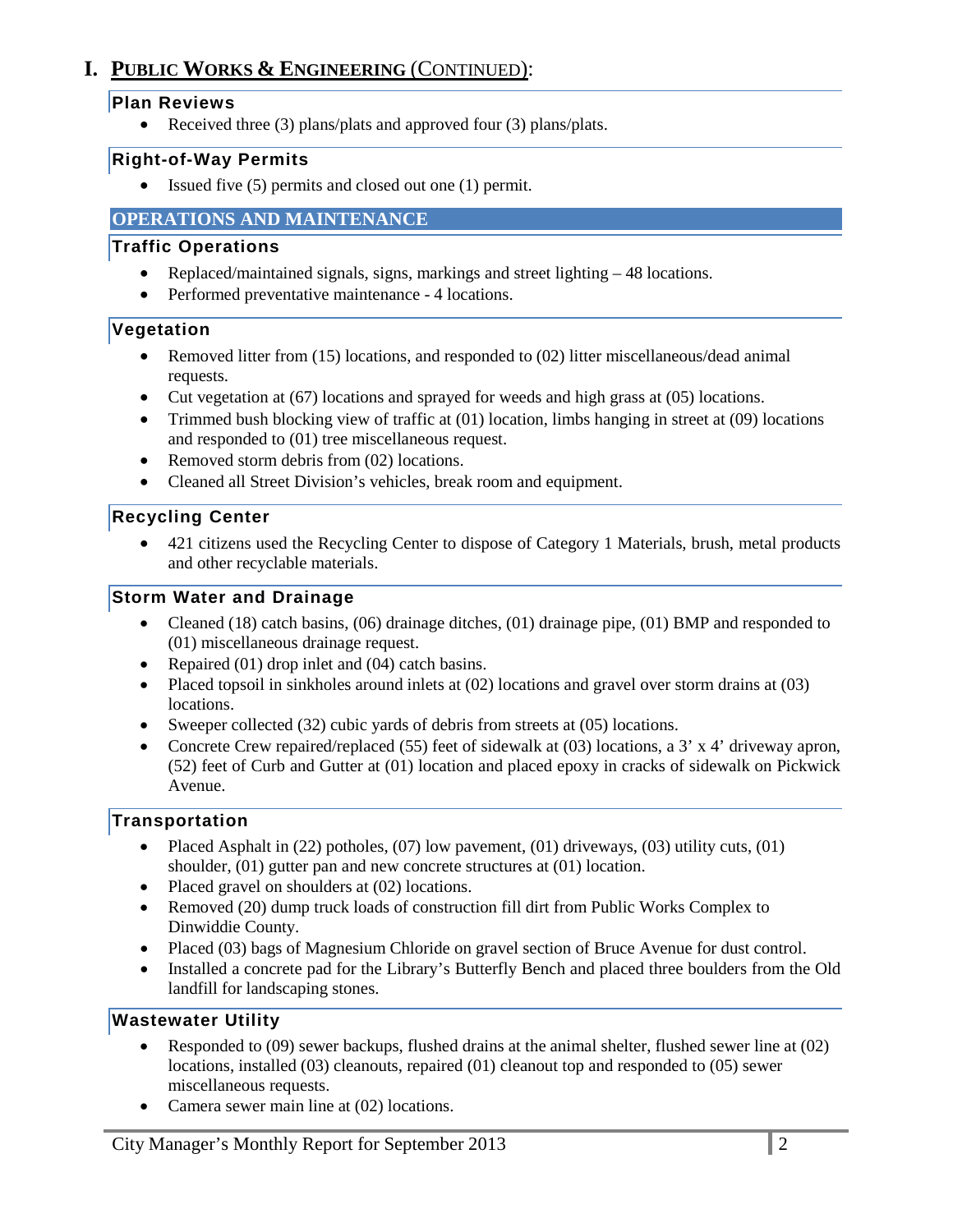# **I. PUBLIC WORKS & ENGINEERING** (CONTINUED):

- Repaired sewer line at (01) location.
- Removed debris from pumps at Main Pump Station.
- Cleaned pump station and floats at Conjurers Neck Pump Station.
- Continued cutting and trimming grass around all pump and water stations.
- Continue monitoring all pump stations and methane pump daily*.*

# **Water Utility**

- Replaced (20) meters, set (02) new meters, and (07) meter setters.
- Cleaned (02) meter boxes, replaced (02) meter tops, turned water on/off at (01) location and responded to (02) water miscellaneous Requests.
- Replaced  $(01)$ , repaired  $(01)$  and flushed  $(01)$  fire hydrant line for discolored water.
- Repaired (02) main lines and replaced (01) service line.
- Replaced (01) meter box and (01) water valve top.
- Backflow/Cross Connection Technician conducted (69) surveys, (36) completed, (33) incomplete and assisted with locating underground utilities performing (56) hours.
- Collected weekly routine water samples, performed THM's, HAA's sent these to Appomattox River Water Authority's (ARWA) for testing.
- Miss Utility locating required (135) man-hours.
- Continued Fire hydrant flushing.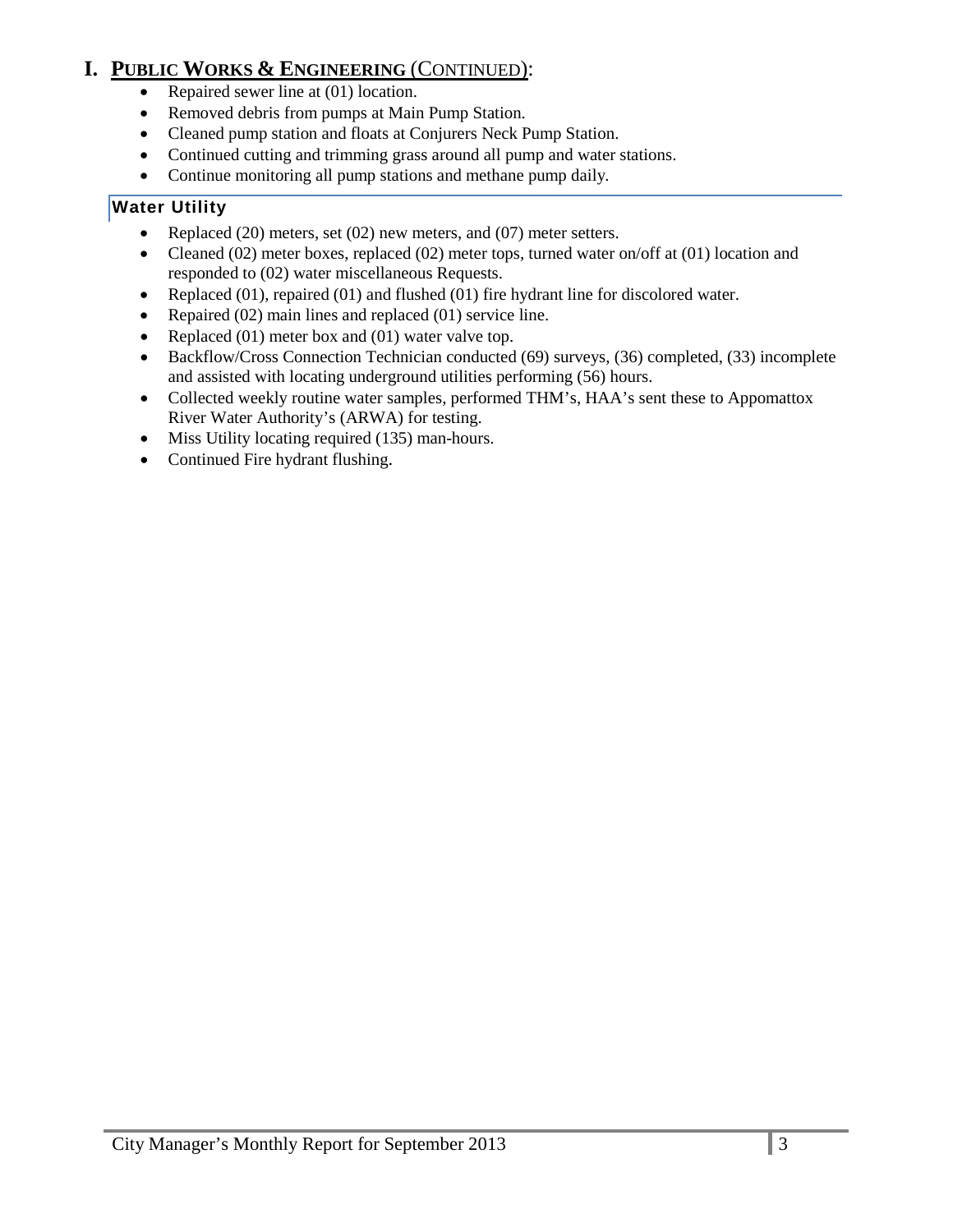# **II.** *PLANNING DEPARTMENT:*

|                                                | Month                            | <b>YTD</b>     |
|------------------------------------------------|----------------------------------|----------------|
| <b>Code Enforcement</b>                        |                                  |                |
|                                                |                                  |                |
| <b>Tall Grass</b>                              |                                  |                |
| Violations                                     | 73                               | 722            |
| <b>Violations Resolved</b>                     | 63                               | 712            |
| Contractor Properties Cut                      | 10                               | 61             |
| <b>Total Inspections</b>                       | 156                              | 1387           |
|                                                |                                  |                |
| <b>Inoperable Motor Vehicles</b><br>Violations | $\overline{2}$                   | 70             |
| <b>Violations Resolved</b>                     | 11                               | 44             |
| Vehicles Towed                                 | $\overline{0}$                   | $\overline{2}$ |
| <b>Total Inspections</b>                       | 25                               | 106            |
|                                                |                                  |                |
| <b>Building Code</b>                           |                                  |                |
| Violations                                     | 10                               | 39             |
| <b>Violations Resolved</b>                     | 15                               | 36             |
| <b>Total Inspections</b>                       | 50                               | 110            |
| <b>Property Maintenance</b>                    |                                  |                |
| Violations                                     | 10                               | 59             |
| <b>Violations Resolved</b>                     | 16                               | 56             |
| <b>Total Inspections</b>                       | 45                               | 154            |
|                                                |                                  |                |
| <b>House Numbers</b>                           |                                  |                |
| Violations                                     | 6                                | 30             |
| <b>Violations Resolved</b>                     | 6                                | 27             |
| <b>Total Inspections</b>                       | 24                               | 105            |
|                                                |                                  |                |
| <b>Zoning</b>                                  |                                  |                |
| Violations                                     | 8                                | 29             |
| <b>Violations Resolved</b>                     | 4<br>22                          | 25<br>49       |
| <b>Total Inspections</b>                       |                                  |                |
| <b>Signs</b>                                   |                                  |                |
| Violations                                     | 8                                | 82             |
| <b>Violations Resolved</b>                     | $\overline{2}$                   | 74             |
| <b>Total Inspections</b>                       | 8                                | 84             |
|                                                |                                  |                |
| <b>Other/Miscellaneous</b>                     |                                  |                |
| Violations<br><b>Violations Resolved</b>       | $\overline{0}$<br>$\overline{0}$ | 9<br>9         |
|                                                |                                  |                |
| <b>TOTAL INSPECTIONS</b>                       | 428                              | 2586           |
|                                                |                                  |                |
|                                                |                                  |                |
|                                                |                                  |                |
|                                                |                                  |                |
|                                                |                                  |                |
|                                                |                                  |                |
|                                                |                                  |                |
|                                                |                                  |                |
|                                                |                                  |                |
|                                                |                                  |                |
|                                                |                                  |                |
|                                                |                                  |                |
|                                                |                                  |                |
|                                                |                                  |                |
|                                                |                                  |                |
|                                                |                                  |                |
|                                                |                                  |                |
|                                                |                                  |                |
|                                                |                                  |                |

| <b>PLANNING DEPARTMENT:</b>      |                |                |                                                                            |                |                |                                                                                                 |                     |                         |
|----------------------------------|----------------|----------------|----------------------------------------------------------------------------|----------------|----------------|-------------------------------------------------------------------------------------------------|---------------------|-------------------------|
|                                  | Month          | <b>YTD</b>     |                                                                            | Month          | <b>YTD</b>     |                                                                                                 | Month               | <b>YTE</b>              |
| <b>Code Enforcement</b>          |                |                | <b>Building Permits</b>                                                    |                |                | <b>Rental Inspections</b>                                                                       |                     |                         |
| <b>Tall Grass</b>                |                |                |                                                                            |                |                | <b>Total Units Inspected</b>                                                                    |                     |                         |
| Violations                       | 73             | 722            | <b>Permits</b>                                                             |                |                | <b>SF Dwellings</b>                                                                             | 3<br>$\overline{0}$ | 74<br>56                |
| <b>Violations Resolved</b>       | 63             | 712            | <b>New Residential</b>                                                     | $\Omega$       |                | <b>Duplex</b>                                                                                   | O                   |                         |
| Contractor Properties Cut        | 10             | 61             | Cost                                                                       | \$.            | 739,750        | Apartments                                                                                      | 3                   |                         |
| <b>Total Inspections</b>         | <b>156</b>     | 1387           |                                                                            |                |                |                                                                                                 |                     |                         |
|                                  |                |                | <b>Residential Additions</b>                                               | 9              | 52             | <b>First Inspection</b>                                                                         |                     |                         |
| <b>Inoperable Motor Vehicles</b> |                |                |                                                                            |                |                | Passed                                                                                          | 3                   | 72                      |
| Violations                       | $\overline{2}$ | 70             | Demolitions                                                                | $\overline{0}$ | 5              | Failed                                                                                          | $\overline{0}$      | Ž                       |
| <b>Violations Resolved</b>       | 11             | 44             |                                                                            |                |                |                                                                                                 |                     |                         |
| Vehicles Towed                   | $\overline{0}$ | $\overline{2}$ | Commercial                                                                 | 9              | 63             | Second Inspection                                                                               |                     |                         |
| <b>Total Inspections</b>         | 25             | <b>106</b>     | Cost                                                                       | \$884,713      | 4,437,472      | Passed                                                                                          | $\overline{0}$      | $\overline{C}$          |
|                                  |                |                |                                                                            |                |                | Failed                                                                                          | $\overline{0}$      | $\overline{\mathbf{C}}$ |
| <b>Building Code</b>             |                |                | Plumbing                                                                   | 14             | 83             |                                                                                                 |                     |                         |
| Violations                       | 10             | 39             |                                                                            |                |                | 4 year Certif Issued                                                                            | $\overline{0}$      | 7 <sup>o</sup>          |
| <b>Violations Resolved</b>       | 15             | 36             | Electrical                                                                 | 22             | 142            |                                                                                                 |                     |                         |
| <b>Total Inspections</b>         | 50             | <b>110</b>     |                                                                            |                |                | <b>Apartment Complexes</b>                                                                      | $\overline{0}$      | $\overline{\mathbf{r}}$ |
|                                  |                |                | Mechanical                                                                 | 10             | 91             | No of Units Certified                                                                           | 3                   | 87                      |
| <b>Property Maintenance</b>      |                |                |                                                                            |                |                |                                                                                                 |                     |                         |
| Violations                       | 10             | 59             | <b>Swimming Pool</b>                                                       | $\overline{0}$ | $\overline{4}$ | <b>TOTAL INSPECTIONS</b>                                                                        | з                   | 74                      |
| <b>Violations Resolved</b>       | <b>16</b>      | 56             |                                                                            |                |                |                                                                                                 |                     |                         |
| <b>Total Inspections</b>         | 45             | 154            | Fence                                                                      | $\overline{2}$ | <b>19</b>      |                                                                                                 |                     |                         |
|                                  |                |                |                                                                            |                |                | <b>Programs &amp; Projects</b>                                                                  |                     |                         |
| <b>House Numbers</b>             |                |                | Signs                                                                      | 9              | 84             |                                                                                                 |                     |                         |
| Violations                       | 6              | 30             | Cigarette & Tobacco Outlet - 1412 Boulevard                                |                |                | <b>Emergency Home Repair(CDBG)</b>                                                              |                     |                         |
| <b>Violations Resolved</b>       | 6              | 27             | Green's Auto Sales - 2550 Boulevard                                        |                |                | Grants were awarded for repairs at the following:                                               |                     |                         |
| <b>Total Inspections</b>         | 24             | <b>105</b>     | SportsClips - 1907 Southpark Boulevard                                     |                |                | 1. 504 James Avenue                                                                             |                     |                         |
| <b>Zoning</b>                    |                |                | Jimmy John's - 1903 Southpark Boulevard<br>Colonial Shell - 3220 Boulevard |                |                | 2. 1804 Wakefield Avenue<br>3. 1702 Wakefield Avenue                                            |                     |                         |
| Violations                       | 8              | 29             | Dunlop Village Association - 1 Dunlop Village                              |                |                | 4. 1704 Franklin Avenue                                                                         |                     |                         |
| <b>Violations Resolved</b>       | $\overline{4}$ | 25             | Massage Envy - 1909 Southpark Boulevard                                    |                |                | 5. 124 Suffolk Place                                                                            |                     |                         |
| <b>Total Inspections</b>         | 22             | 49             | Rawlings Learning & Testing Center - 579 Southpark Blvd                    |                |                | 6. 401 Danville Avenue                                                                          |                     |                         |
|                                  |                |                | Chipolte - 1901 Southpark Boulevard                                        |                |                |                                                                                                 |                     |                         |
| Signs                            |                |                |                                                                            |                |                | <b>Appomattox River Greenway Trail</b>                                                          |                     |                         |
| Violations                       | 8              | 82             |                                                                            |                |                | VDOT approved - Out to bid - Due October 28                                                     |                     |                         |
| <b>Violations Resolved</b>       | $\overline{2}$ | 74             |                                                                            |                |                | mitigation credits purchased                                                                    |                     |                         |
| <b>Total Inspections</b>         | $\overline{8}$ | 84             |                                                                            |                |                |                                                                                                 |                     |                         |
|                                  |                |                |                                                                            |                |                |                                                                                                 |                     |                         |
| <b>Other/Miscellaneous</b>       |                |                |                                                                            |                |                |                                                                                                 |                     |                         |
| Violations                       | $\overline{0}$ | 9              |                                                                            |                |                |                                                                                                 |                     |                         |
| <b>Violations Resolved</b>       | $\overline{0}$ | 9              |                                                                            |                |                | <b>Violet Bank Historic District</b>                                                            |                     |                         |
| <b>TOTAL INSPECTIONS</b>         | 428            | 2586           |                                                                            |                |                | Request for proposals went out for survey work<br>Bids came in too high- project rebid. DHR has |                     |                         |
|                                  |                |                | <b>TOTAL PERMITS</b>                                                       | 75             | 549            | added to budget - total funding is now \$10,500.                                                |                     |                         |
|                                  |                |                |                                                                            |                |                |                                                                                                 |                     |                         |
|                                  |                |                |                                                                            |                |                | <b>Safe Routes to School</b>                                                                    |                     |                         |
|                                  |                |                | <b>Building Inspections</b>                                                |                |                |                                                                                                 |                     |                         |
|                                  |                |                |                                                                            |                |                | 2013 grant approved for \$250,092.                                                              |                     |                         |
|                                  |                |                | Residential                                                                | 100            |                | New sidewals on Ross, Orange, Hillcrest,<br>Eastman, and East Avenues.                          |                     |                         |
|                                  |                |                |                                                                            |                | 796            | 2014 Application being prepared.                                                                |                     |                         |
|                                  |                |                | Commercial                                                                 | 140            | 1215           |                                                                                                 |                     |                         |
|                                  |                |                |                                                                            |                |                | <b>Comprehensive Plan Update</b>                                                                |                     |                         |
|                                  |                |                | <b>Other Activities</b>                                                    |                |                | Citizen Planning Committee met, will                                                            |                     |                         |
|                                  |                |                | Water Shut Off letters                                                     | $\overline{0}$ | <b>15</b>      | begin reviewing proposed policies in October.                                                   |                     |                         |
|                                  |                |                |                                                                            |                |                |                                                                                                 |                     |                         |
|                                  |                |                | Court Cases                                                                | $\overline{0}$ | $\overline{0}$ |                                                                                                 |                     |                         |
|                                  |                |                |                                                                            |                |                |                                                                                                 |                     |                         |
|                                  |                |                | <b>TOTAL INSPECTIONS</b>                                                   | 240            | 2026           |                                                                                                 |                     |                         |
|                                  |                |                |                                                                            |                |                | <b>GRAND TOTAL</b>                                                                              |                     |                         |
|                                  |                |                |                                                                            |                |                | <b>INSPECTIONS</b>                                                                              | 671                 | 4686                    |
|                                  |                |                |                                                                            |                |                |                                                                                                 |                     |                         |
|                                  |                |                |                                                                            |                |                |                                                                                                 |                     |                         |

City Manager's Monthly Report for September 2013 4

|                                                                                                 | Month          | YTD      |
|-------------------------------------------------------------------------------------------------|----------------|----------|
| <b>Rental Inspections</b>                                                                       |                |          |
| Total Units Inspected                                                                           | 3              | 74       |
| <b>SF Dwellings</b>                                                                             | $\overline{0}$ | 56       |
| Duplex                                                                                          | $\overline{0}$ | 9        |
| Apartments                                                                                      | 3              | 9        |
| <b>First Inspection</b>                                                                         |                |          |
| Passed                                                                                          | 3              | 72       |
| Failed                                                                                          | $\overline{0}$ | 2        |
| Second Inspection                                                                               |                |          |
| Passed                                                                                          | 0              | 0        |
| Failed                                                                                          | $\overline{0}$ | 0        |
| 4 year Certif Issued                                                                            | 0              | 70       |
|                                                                                                 |                |          |
| <b>Apartment Complexes</b>                                                                      | 0              | 4        |
| No of Units Certified                                                                           | 3              | 87       |
| <b>TOTAL INSPECTIONS</b>                                                                        | 3              | 74       |
|                                                                                                 |                |          |
|                                                                                                 |                |          |
| <b>Programs &amp; Projects</b>                                                                  |                |          |
| <b>Emergency Home Repair(CDBG)</b>                                                              |                |          |
| Grants were awarded for repairs at the following:                                               |                |          |
| 1. 504 James Avenue                                                                             |                |          |
| 2.<br>1804 Wakefield Avenue                                                                     |                |          |
| 3. 1702 Wakefield Avenue<br>4. 1704 Franklin Avenue                                             |                |          |
| 5. 124 Suffolk Place                                                                            |                |          |
| 6.<br>401 Danville Avenue                                                                       |                |          |
| <b>Appomattox River Greenway Trail</b>                                                          |                |          |
| VDOT approved - Out to bid - Due October 28                                                     |                |          |
| mitigation credits purchased                                                                    |                |          |
|                                                                                                 |                |          |
|                                                                                                 |                |          |
|                                                                                                 |                |          |
| <b>Violet Bank Historic District</b>                                                            |                |          |
| Request for proposals went out for survey work<br>Bids came in too high- project rebid. DHR has |                |          |
| added to budget - total funding is now \$10,500.                                                |                |          |
| <b>Safe Routes to School</b>                                                                    |                |          |
| 2013 grant approved for \$250,092.                                                              |                |          |
| New sidewals on Ross, Orange, Hillcrest,                                                        |                |          |
| Eastman, and East Avenues.                                                                      |                |          |
| 2014 Application being prepared.                                                                |                |          |
| <b>Comprehensive Plan Update</b>                                                                |                |          |
| Citizen Planning Committee met, will                                                            |                |          |
| begin reviewing proposed policies in October.                                                   |                |          |
|                                                                                                 |                |          |
|                                                                                                 |                |          |
|                                                                                                 |                |          |
| <b>GRAND TOTAL</b><br><b>INSPECTIONS</b>                                                        |                | 671 4686 |
|                                                                                                 |                |          |
|                                                                                                 |                |          |
|                                                                                                 |                |          |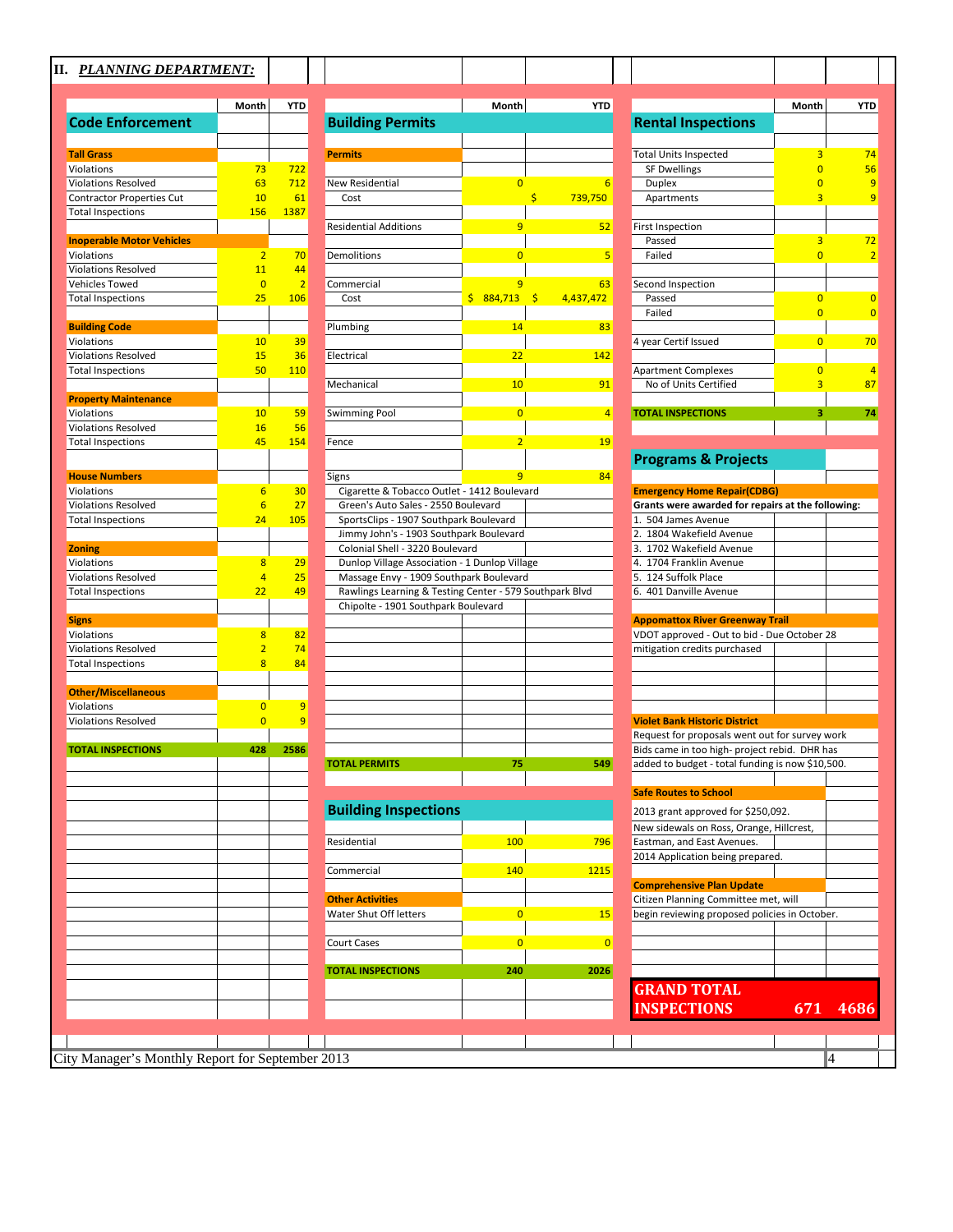#### **II.** *PLANNING DEPARTMENT (Continued):*

**2013 TALL GRASS VIOLATIONS BY INSPECTION DISTRICTS** (End of month reporting)

| <b>DISTRICTS</b> | <b>MAY</b> | <b>IUNE</b> | <b>IULY</b> | <b>AUGUST</b> | <b>SEPT</b>  |
|------------------|------------|-------------|-------------|---------------|--------------|
| 1                | 24         | 14          |             | 7             | 0            |
| 2                | 139        | 68          | 9           | 15            | 10           |
| 3                | 62         | 26          | 13          | 19            | $\mathbf{2}$ |
| 4                | 30         | 64          | 9           | 8             | 0            |
| 5                | 8          | 6           | 8           | 7             | 1            |
| 6                | 1          | 0           | 0           | 0             | 0            |
| <b>TOTAL</b>     | 264        | 178         | 46          | 56            | 13           |
| <b>YTD</b>       | 264        | 442         | 488         | 544           | 557          |



DISTRICTS

- **SHERWOOD HILLS**
- **SOUTHCENTRAL**
- **SOUTHSIDE**
- **CENTRAL**
- **CONDUIT RD**
- **MALL AREA**

**VIOLATION NOTICES SERVED**

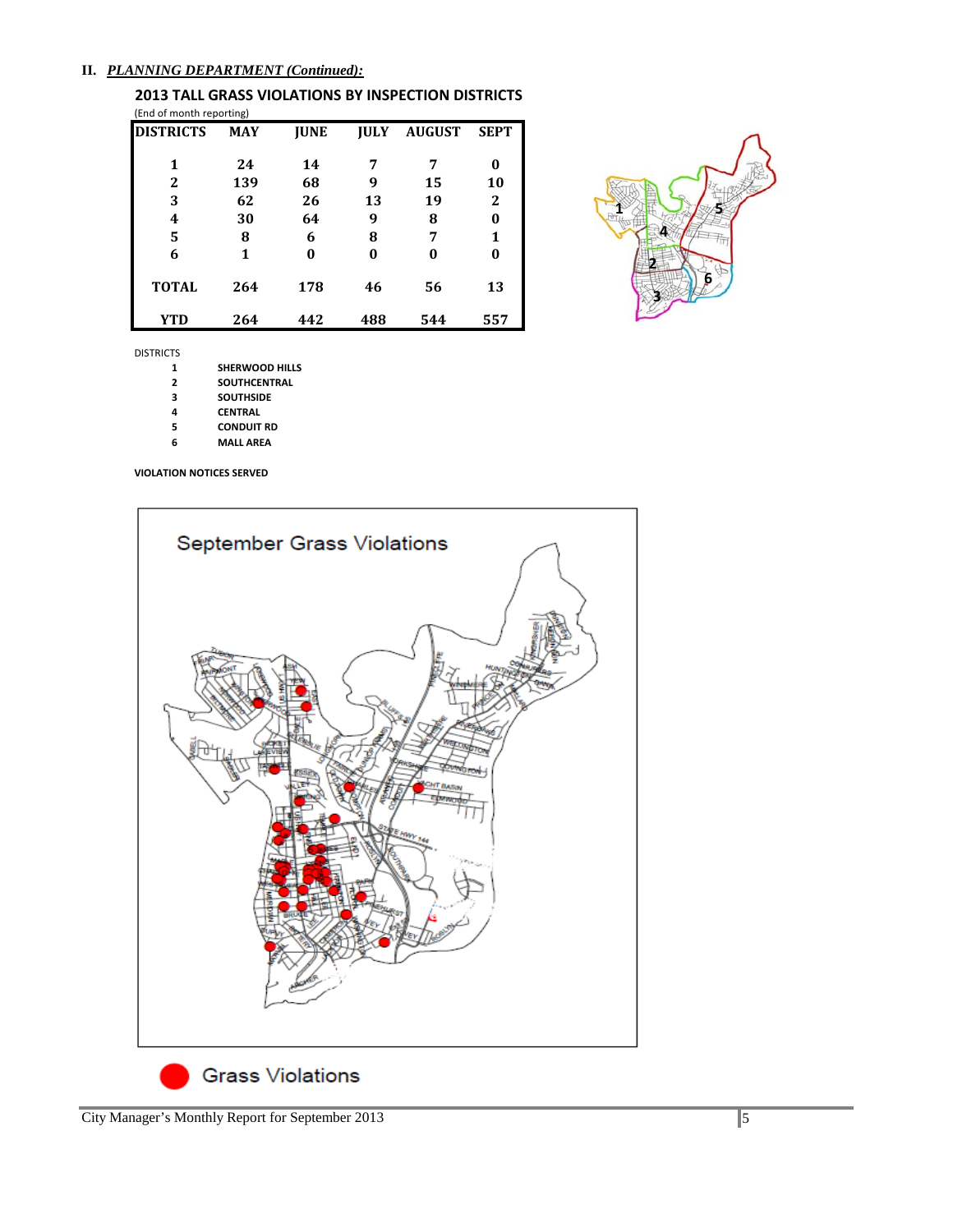# **III. POLICE DEPARTMENT:**

- Our officers responded to 3,257 calls for service during the month of September, 2013. During the same month last year, we responded to 3,814 calls for service—a 15% decrease. We had two (2) reported robberies this month, and none were reported in September of 2012— a 100% increase. There were two (2) reported aggravated assaults this September, and two (2) reported during the month of September, 2012— no change. We had eight (8) reported burglaries in September, 2013, compared with six (6) burglaries reported during the month of September, 2012—a 33% increase. There were 91 Part I, or serious, crimes reported to the Colonial Heights Police Department in September, 2013. Sixty-two (62) of those, or 68%, have been cleared. Specific percentages for the Part I crimes and arrests are available upon request.
- $\checkmark$  The month of September has been an extremely active month. School is now in session and we have been working hand-in-hand with a variety of shared goals. We have conducted several active shooter training exercises, as well as attended their training on their new panic buttons for unwanted intruders into the schools. Our staff and School Resource Officers have worked together with school administration in an effort to all be on the same page if and when we have an event. Our department is also preparing for several new hires, as we currently have four openings within the agency. We have eight background checks currently being done and hope to fill those vacancies within the next month.
- $\checkmark$  We are proud to recognize a few of our officers. Lt. Steven Groat graduated from the National Criminal Justice Command College that is sponsored by the University of Virginia and the Virginia State Police. We are very proud of Steve and this accomplishment. Sgt. Sam Young and Officer Jared Brandeberry were also recently recognized for their efforts in combating drunk driving. Both officers led our agency in drunken driving arrest last year and they received a plaque in their honor at the Mothers Against Drunk Driving (M.A.D.D.) dinner ceremony in Henrico. We are both very grateful and proud of these officers' efforts and dedication.
- Our **Operations Bureau,** commanded by Capt. Keith Early, reports uniform patrol had a trying month with respect to staffing and the shift changes. Uniform patrol court calendars have been distributed and the schedule that has been requested by our judges is going to be challenging in the coming months. However, we will continue to work with all court personnel. Various personnel have been preparing for the grand opening of our new courthouse. Our honor guard members and our bag piper are very excited for this opportunity. One fugitive extradition from Washington, D.C., was conducted during the month. We continue to wear-test a new body-worn camera that we obtained from Taser International. We only have one device to pass around, so that is the reason for the time it has taken.
- $\checkmark$  Our **Special Operations Unit**, supervised by Lt. William Anspach, reported another excellent month. This unit continues to work with uniform patrol, as they recognize that this is one of their responsibilities. In addition, they conducted several narcotics investigations and "buy/bust" operations. Unit members and Investigations staff recently met with gang investigators from the Virginia State Police to share some intelligence gathered recently on subjects in the area. Overall, their work this month consisted of 35 felony warrants and 37 misdemeanor warrants, as well as 32 traffic summonses. There were 34 narcotics arrests, three (3) weapons violations, and one (1) DUI arrest.
- $\checkmark$  Our volunteers continue to provide exceptional service to the Police Department and all of the citizens of Colonial Heights. **Auxiliary Police** and **Sentinels** volunteered a total of 120 hours during the month. Duties included annual road races, ride-alongs, and high school football games.
- The **Law Enforcement Services Bureau,** commanded by Capt. Wayne Newsome, reported his unit as being active during the month and doing a very good job with their community service. They included the following activities:
	- Physical and written tests for police applicants
	- "Eyes on You" Neighborhood Watch group
	- Community Helpers Day, Tussing Elementary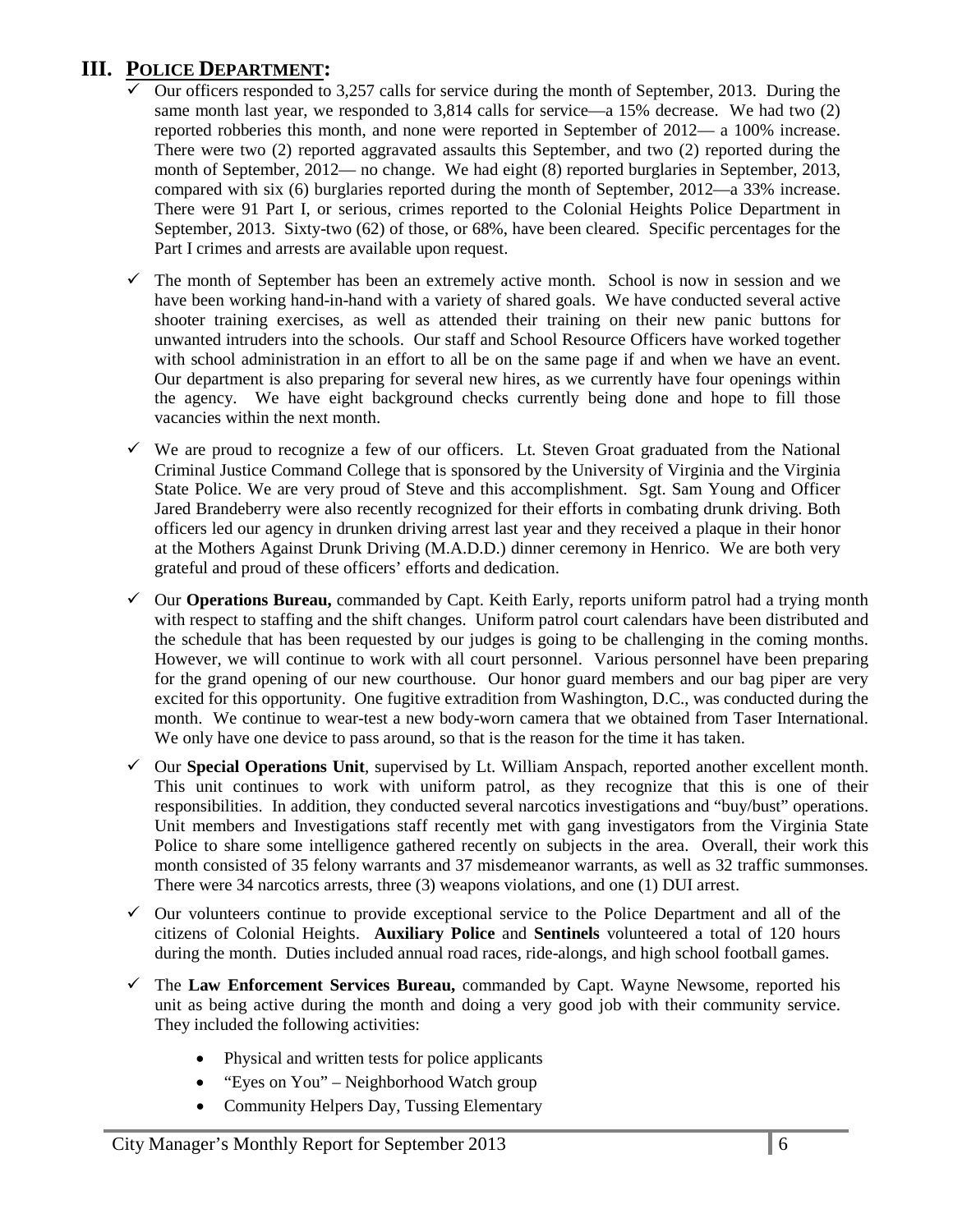# **III. POLICE DEPARTMENT** (CONTINUED)**:**

- D.A.R.E. Program has started at all elementary schools
- $\bullet$  3<sup>rd</sup> quarter inspection of the Property Room
- Active shooter training at the schools
- Child identification program at Lakeview Elementary
- Lockdown drills at both middle and high schools
- Our **Investigations Division** had a steady month, picking up 17 new cases involving a few burglaries, sexual assault, statutory rape, strong-armed robbery, several thefts from vehicles, two unattended deaths and a child abuse. Sgt. Stephanie Early had the occasion to meet with the Virginia State Police at the Fusion Center regarding their capabilities and resources that are available to our agency upon request. Investigations also processed 23 concealed weapon permits, three (3) precious metals permits and two (2) massage therapist permits.
- $\checkmark$  Overall, we made 306 arrests for the month, including 80 felonies and 220 misdemeanors; worked 83 crashes; wrote 441 traffic citations; gave 669 verbal warnings; affected 14 DUI arrests and 55 drug arrests; and issued 33 parking citations.
- **Sr. Officer Travis J. Karr** was been selected as our *Employee of the Month* for August, 2013. During the month of August, 2013, Sr. Officer Karr, who is officially assigned to the Special Operations Unit under Lt. Bill Anspach, issued 57 traffic citations, obtained 33 misdemeanor warrants, and arrested six (6) individuals for DUI. In addition, while on his way to work on August  $20<sup>th</sup>$ , a robbery call was dispatched for Patrol. Without hesitation, Travis responded to the area and quickly located and arrested the suspect. Once back at headquarters, he conducted an interview and determined that the suspect and the victim were boyfriend and girlfriend and that a grand larceny had occurred in lieu of a robbery. Sr. Officer Karr's quick actions not only resulted in the arrest of the suspect, but also alleviated Patrol from having to become involved in a complex domestic argument.
- $\checkmark$  When duty calls, we can always count on Sr. Officer Travis Karr to respond with full speed and expertise. He is a highly committed officer who is truly an asset to his unit and to our department. For his diligence and efforts, we felt he was the perfect officer to be selected as Employee of the Month.

# **IV. FIRE & EMS DEPARTMENT:**



| <b>Total Fire Type Incidents:</b>                                  | 94  |
|--------------------------------------------------------------------|-----|
| (Total Fire Loss \$207,900):<br><b>Total Patients transported:</b> | 211 |
| (Total EMS incidents 268)                                          |     |

*Fire units arrived on scene in less than 9 minutes on 100% of emergency incidents. (average response time 4:51 minutes)*

*EMS units arrived on scene in less than 9 minutes on 95.5% of emergency incidents. U(average response time 5:12 minutes)*

| <b>Fire Division (number of incidents):</b> |  |                                    |  |                               |  |
|---------------------------------------------|--|------------------------------------|--|-------------------------------|--|
| <b>Fires</b>                                |  | <b>Hazardous Situations</b>        |  | Service calls and false calls |  |
| Building Fire                               |  | Electrical Problem                 |  | Good Intent Calls             |  |
| Cooking Fire                                |  | Natural Gas leak                   |  | <b>Public Service</b>         |  |
| <b>Brush/Grass Fire</b>                     |  | Gasoline/Oil Spill                 |  | Alarm Activation (no fire)    |  |
| Excessive Heat/Scorch no Fire               |  | Power Line Down                    |  | Child Seat Installation       |  |
|                                             |  | <b>Building Weakened/Collapsed</b> |  | Smoke detector installation   |  |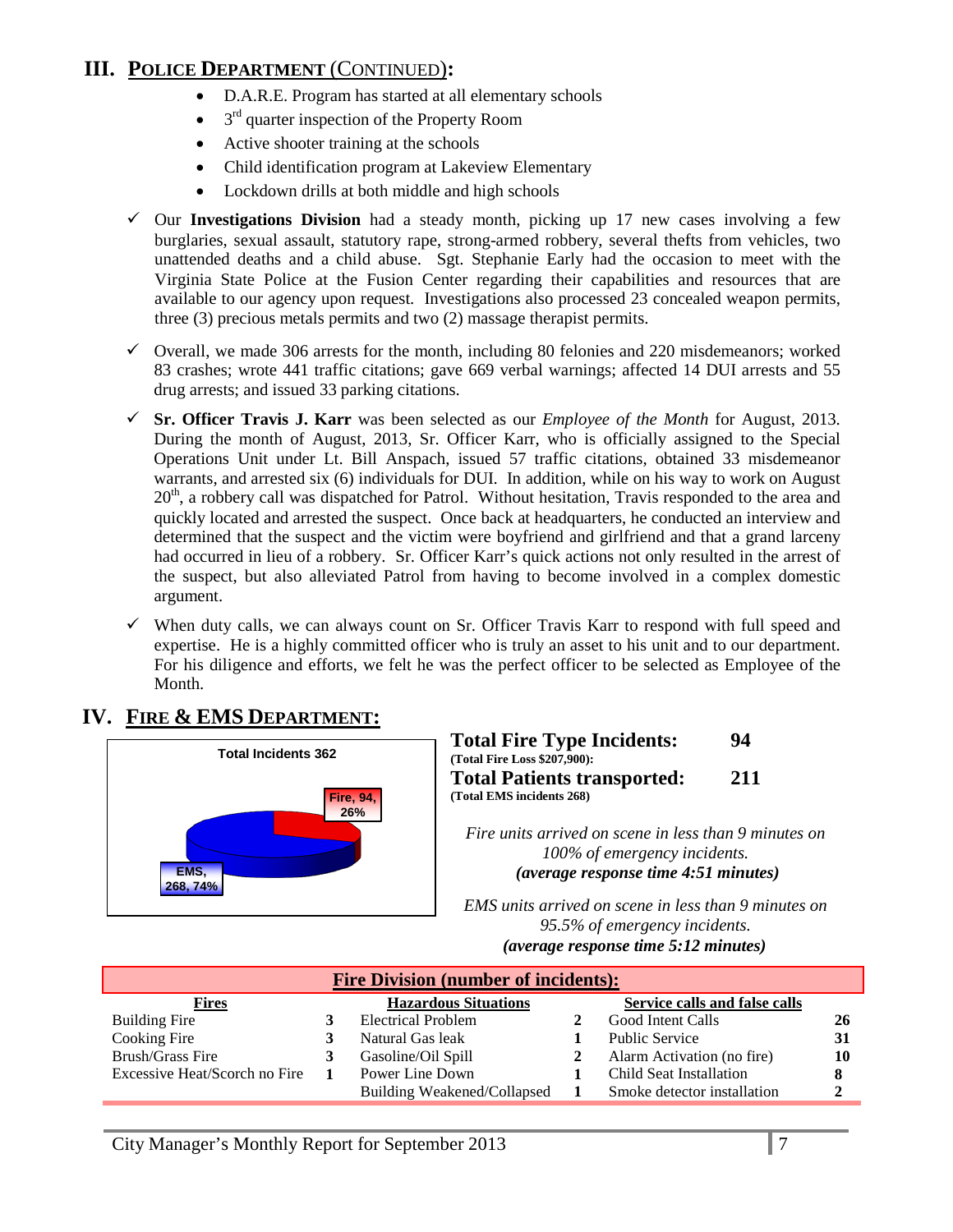# **IV. FIRE & EMS DEPARTMENT** (CONTINUED)**:**

| M/A EMS First Responder to Chesterfield |  |
|-----------------------------------------|--|
| M/A Given to Chesterfield               |  |
| M/A Given to Crater Haz-Mat Team        |  |

- M/A received from Chesterfield Fire **2**
- 2 M/A received from Petersburg Fire **1**

| <b>EMS Division (number of patients treated)</b> |              |                                    |       |                             |              |                |
|--------------------------------------------------|--------------|------------------------------------|-------|-----------------------------|--------------|----------------|
| Abdominal Pain                                   | 17           | Diabetic Hypoglycemia              |       | <b>Obvious Death</b>        |              | 4              |
| <b>Allergic Reaction</b>                         | 2            | Epistaxis (non-traumatic)          | 1     | Pain                        |              | 14             |
| <b>Altered Mental Status</b>                     | 4            | <b>ETOH Abuse</b>                  | 1     | Poison/Drug ingestion       |              |                |
| Asthma                                           | 2            | Fever/Hyperthermia                 |       | <b>Respiratory Arrest</b>   |              | 1              |
| Back pain                                        | 4            | G.I. Bleed                         |       | <b>Respiratory Distress</b> |              | 17             |
| Behavioral/Psychiatric                           | 8            | <b>General Malaise</b>             | 1     | Seizure                     |              | 5              |
| <b>Bowel Obstruction</b>                         | 1            | Headache                           | 3     | Stroke/CVA                  |              | $\overline{2}$ |
| Cardiac Arrest                                   | 1            | Hypertension                       | 3     | Syncope/Fainting            |              | 7              |
| Cardiac Rhythm Disturbance                       | 5            | Hypotension                        |       | Traumatic Injury            |              | 53             |
| <b>Chest Pain</b>                                | 22           | Migraine                           | 1     | Unconscious                 |              | 2              |
| COPD (emphysema)                                 | 3            | Nausea/Vomiting                    | 4     | Weakness                    |              | 15             |
| Diabetic Hyperglycemia                           | 3            | OB/Pregnancy (non-delivery)        | 1     | Other                       |              | 48             |
| M/A to Petersburg EMS                            | $\mathbf{2}$ | M/A received from Fort Lee EMS     |       |                             | $\mathbf{2}$ |                |
| M/A to Hopewell EMS                              | 1            | M/A received from Chesterfield EMS |       |                             |              | 3              |
|                                                  |              | M/A received from Hopewell EMS     |       |                             | 1            |                |
| <b>EMS Transports (by facility)</b>              |              |                                    |       |                             |              |                |
| Southside Regional Medical Center                |              |                                    |       | 164                         | 77.73%       |                |
| CJW Medical Center - Chippenham Campus           |              |                                    |       | 20                          | 9.48%        |                |
| John Randolph Medical Center                     |              |                                    |       | 10                          | 4.74%        |                |
| <b>VCU Health Systems</b>                        |              |                                    | 8     | 3.79%                       |              |                |
| <b>St. Francis Medical Center</b><br>6           |              |                                    |       | 2.84%                       |              |                |
| 2<br>CJW Medical Center - Johnston Willis Campus |              |                                    | 0.95% |                             |              |                |
| Memorial Regional Hospital                       |              |                                    |       |                             | 0.47%        |                |
| Total:                                           |              |                                    |       | 211                         | 100%         |                |

# **V. FINANCE DEPARTMENT:**

**Finance -** Checks processed: 1,078

Two alarm citations were processed during September.

Independent Auditors onsite to perform annual audit function.

**Purchasing** - 173 total purchase orders completed with 153 being processed by the purchasing and 22 departmental purchases being reviewed as compared to 204 being completed for the same period in 2012. In addition, 142 check requests were prepared by departments which are not processed by Purchasing.

#### **Bids Issued/Opened during the month**:

- Invitation  $#$  12-092502-1007 Telephone Service & Equipment, Data Lines. Data line conversion in progress, Library phones were first to be converted to new system.
- Invitation # 13-051602-1013 Wetlands and Stream Mitigation Credits for Appomattox River Greenway Trail Project. VDOT issued approval to proceed with bidding.
- Invitation # 13-051602-1015 Next Generation 911 Switch, Will be interviewing firms in November.

#### **Other Purchasing Activity:**

- Two moving companies were selected for moving into the new courthouse.
- Printers, server and new computer systems were purchased for the new courthouse.
- Routers, switches and wireless access points purchased for the new courthouse.
- Purchase Order issued for televisions for the new courthouse.
- Meetings were held for LEED/green supplies involved in cleaning the new courthouse.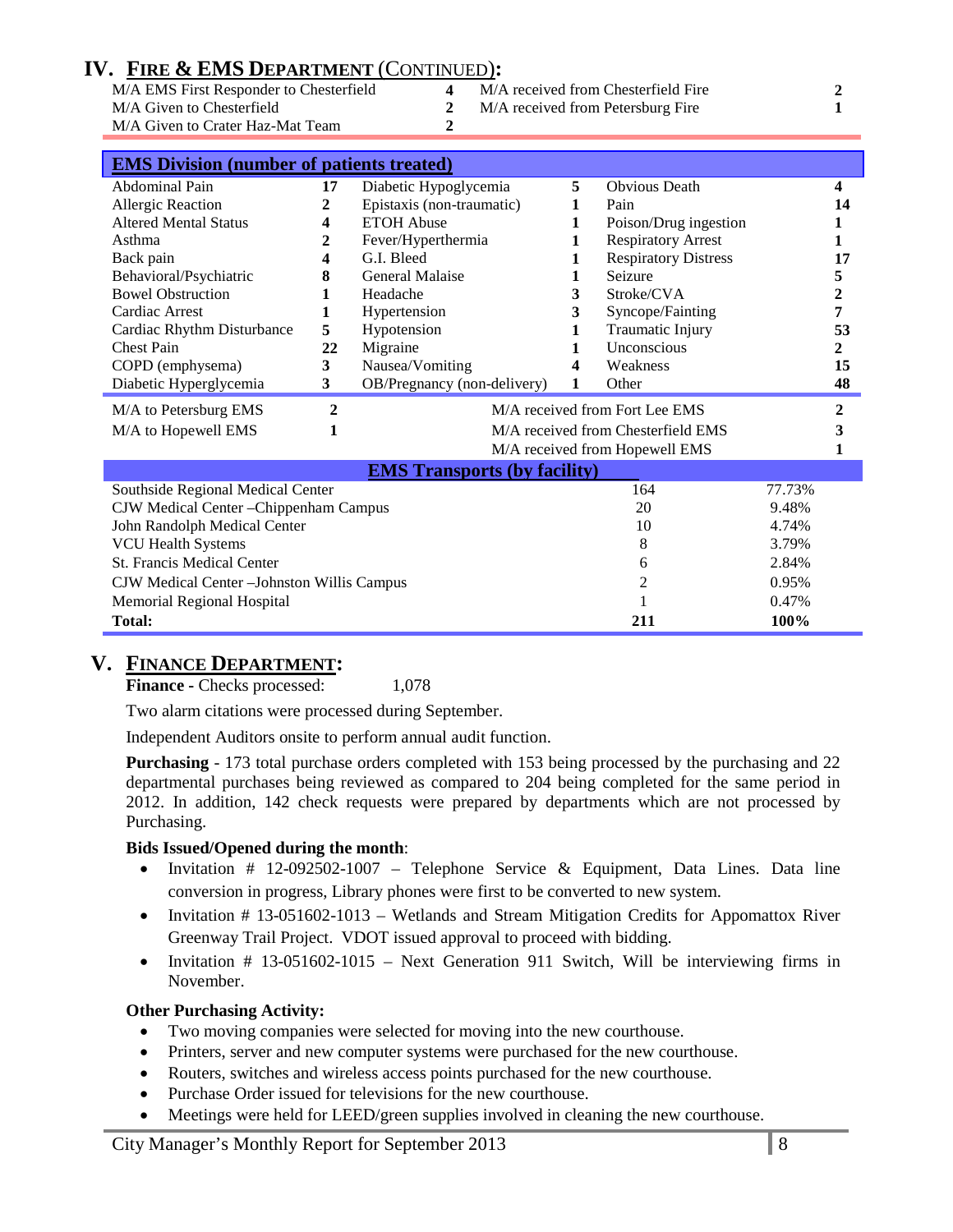# **V. FINANCE DEPARTMENT** (CONTINUED)**:**

- Phone/data conversion is going well, with all location to be completed by December 1.
- Mitigation credits purchased for the Appomattox River Green Way Trail Project.

## **Risk Activity:**

• Police vehicles were damaged during a pursuit and another while answering a disturbance call.

# **Utility Billing:**

Bi-monthly Utility Bills Sent – 3,781 Delinquent Notices Sent –749 or 20.7% with 127 cut off for nonpayment. Set off debt collected for September - \$47.11.

# **VI. HUMAN RESOURCES DEPARTMENT:**

The following information is a summary of activities for the Human Resources Department during the month of September 2013:

## **Advertisements**

| Department         | Position                                               |
|--------------------|--------------------------------------------------------|
| Recreation & Parks | Recreation Assistant II (Part-time)                    |
| Recreation & Parks | Facilities/Groundskeeper III (Promotional Opportunity) |
| Recreation & Parks | Facilities/Groundskeeper II (Promotional Opportunity)  |
| Recreation & Parks | Facilities/Groundskeeper I                             |
| Police             | Animal Control Aide (Part-time)                        |

## **Applications & Testing**

Total applications received and recruitment information for the following position:

|                                     | <b>Total Applications</b> | Total Hits on Job        |
|-------------------------------------|---------------------------|--------------------------|
| Position                            | Received                  | <b>Announcement Page</b> |
| Recreation Assistant II (Part-time) | 321                       | 38                       |
| Facilities/Groundskeeper III        | 197                       |                          |
| Facilities/Groundskeeper II         | 243                       | ⇁                        |
| Facilities/Groundskeeper I          | 644                       | 10                       |

## **Training**

 $\mathcal{R}$  New employees continue to complete required ICS and VML University training courses.

## **Miscellaneous**

- $\star$  Attended Virginia Local Disability Program (VLDP) presentations to determine benefit and program options.
- $\hat{\tau}$  Participated in a Virginia Employment Commission Unemployment Telephonic Hearing on September 9, 2013.
- $\hat{x}$  An exit interview session was held for Janice Lassiter (Chief Deputy Sheriff).

## **Worker's Compensation**

 $\approx$  The following workers' compensation reports were filed during the month of July 2013:

| Date           | Department   | Description of Injury                                     |
|----------------|--------------|-----------------------------------------------------------|
| $09-04-13$     | Fire         | Minor burn to fingers on left hand.                       |
| $09-05-13$     | Public Works | Cut right thumb and nail while loading a pump hose.       |
| $09-08-13$     | Fire         | Needle stick (blood borne exposure) to left pinky finger. |
| $09 - 21 - 13$ | Police       | Fell injuring left leg and palm during suspect pursuit.   |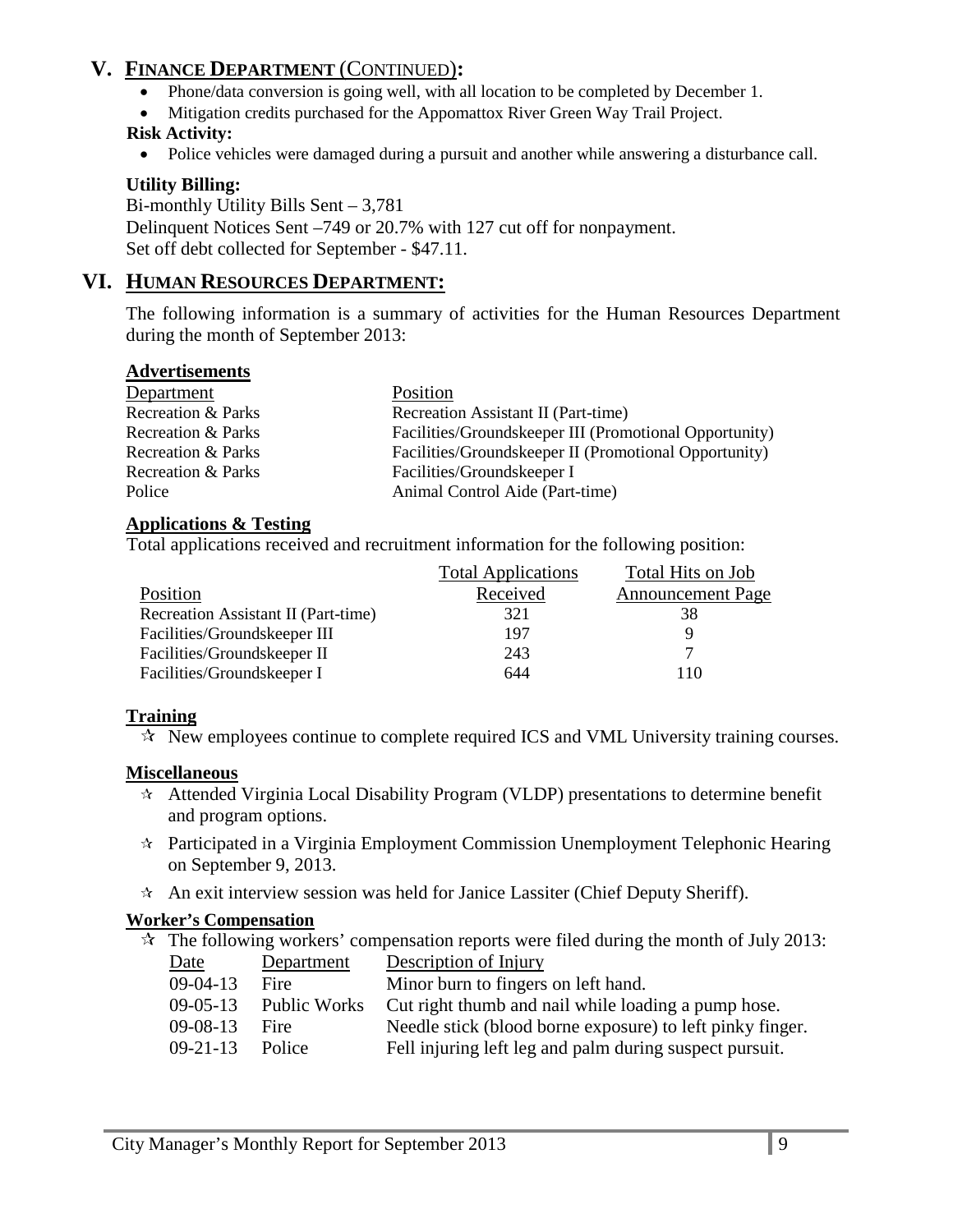# **VII. INFORMATION TECHNOLOGY DEPARTMENT:**

 $\hat{x}$  The City's website, [www.colonialheightsva.gov,](http://www.colonialheightsva.gov/) had 52,983 page views in the month of September.

| Top ten website modules accessed: | Top ten pages visited after home page: |
|-----------------------------------|----------------------------------------|
|                                   |                                        |
| News Flash                        | Library                                |
| Calendar                          | 2. Real Estate Records                 |
| Archive Center<br>3.              | 3. Recreation Programs                 |
| 4. Staff Directory                | 4. Education & Schools                 |
| 5. Photo Gallery                  | 5. Animal Shelter                      |
| Bids/RFPs<br>6.                   | 6. Recreation & Parks                  |
| Site Search<br>7.                 | 7. eLibrary                            |
| Forms<br>8.                       | Police<br>8.                           |
| FAQs<br>9.                        | <b>Yard Sales</b><br>9.                |
| 10. Notify Me                     | 10. Fire $&$ EMS                       |
|                                   |                                        |

- $\star$  Citizens submitted and city staff processed 282 service requests and questions through the "Let Us Know" module during the month of September. The City of Colonial Heights' Facebook Page now has 2,893 fans and the City's Twitter account has 203 followers.
- $\approx$  Proactive Information Management completed 94.55 hours of IT service and maintenance for City departments this month.
- $\forall$  City IT staff continues to make preparations for the installation and configuration of network, telephone, and television equipment at the new Courthouse, which will begin October 7th.
- $\hat{\mathbf{x}}$  The following City facilities were cut over to the new Comcast fiber network in September: Fire Station 2, Shepherd Stadium, Community Center, Utilities, Public Works Administration, Fleet Maintenance, the new Courthouse and the Sign Shop. New Wi-Fi service was also implemented at the majority of these locations.
- $\approx$  80 employees attended hands-on training sessions for the new Comcast Business Voice Edge telephone system during September. On September 30th, the Library was the first location to have the phone service activated.

## **VIII. LIBRARY:**

- $\approx$  The library staff circulated 17,209 titles in September.
- $\approx$  217 eBooks circulated.
- $\approx$  12 Kindles were circulated.
- $\approx$  The public computer center was used 1,872 times.
- $\hat{x}$  The public iPad center was used 86 times.
- $\approx$  171 children participated in Story Time program.
- $\approx$  The library's meeting rooms were used 82 groups.
- $\approx$  180 residents registered for new library cards, and an average of 486 residents used the library each day.
- $\approx$  4,557 visited the Colonial Heights Virtual Library to retrieve 985 articles from their homes and offices.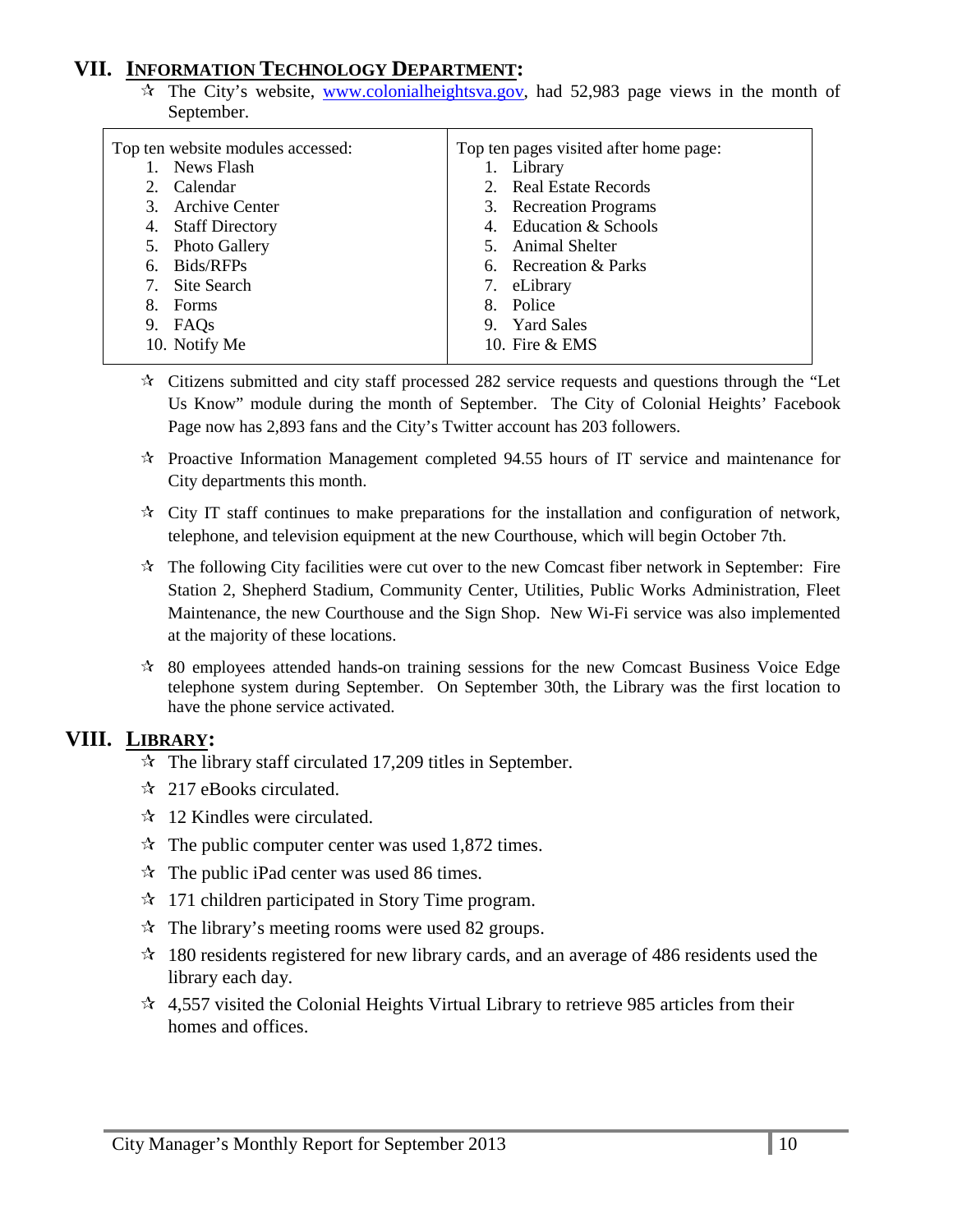# **IX. RECREATION & PARKS DEPARTMENT:**

# **Recreation Division**

**In September, the Recreation Division Fall programs were already in full swing. Our Department hosted the Youth Football Jamboree on Saturday September 14th with teams from Prince George and Dinwiddie joining our Colonial Heights teams for an afternoon of youth football. Our Youth Flag Football program began their practices in early September with games beginning in October. Girls fast-pitch softball games got underway in September and we hosted two Saturdays at our facilities for teams from Chesterfield and Colonial Heights. Our fields also hosted two adult softball tournaments and two youth baseball tournaments. Staff continues to make preparations for Halloween and Christmas themed events coming up in the next couple of months.**

| <b>Athletics</b>                   | 2013           | 2012             |
|------------------------------------|----------------|------------------|
| Adult Softball (Fall League)       | $17$ teams     | 20 teams         |
| Youth Football Registration        | 120            | 155              |
| Youth Cheerleading Registration    | 66             | 96               |
| <b>Fall Tennis Lessons</b>         | 16             | 15               |
| Girls Fast pitch Fall Ball         | 28             | 28               |
| <b>Swim Lessons</b>                | 3              | 8                |
| <b>Golf Lessons</b>                | 1              | n/a              |
| <b>Instructor Based Programs</b>   | 2013           | 2012             |
| <b>Cardio Fusion</b>               | 13             | 11               |
| Karate                             | $\overline{7}$ | 19               |
| <b>Belly Dancing</b>               | 6              | n/a              |
| Yoga                               | 10             | n/a              |
| Zumba                              | 16             | 25               |
| <b>Youth Painting Class</b>        | 3              | $\overline{2}$   |
| <b>Facility Usage</b>              | 2013           | 2012             |
| <b>Community Room Attendance</b>   | 1,171          | 998              |
| <b>Community Room Reservations</b> | 25             | 23               |
| <b>Pavilion Attendance</b>         | 2,385          | 2,520            |
| <b>Pavilion Reservations</b>       | 39             | 47               |
| <b>Field Attendance</b>            | 1,940          | 1,272            |
| <b>Field Rentals</b>               | 42             | 41               |
| <b>Teen Center Attendance-CHHS</b> |                |                  |
| <b>Students</b>                    | 52             | 130              |
| <b>Teen Center Attendance-CHMS</b> |                |                  |
| <b>Students</b>                    | 265            | $\overline{127}$ |

# **Parks-Horticulture-Buildings & Grounds**

- $\triangleright$  Placed trash cans, benches, and bleachers at all soccer fields at Soccer Complex.
- $\triangleright$  Painted football field, field hockey field, band practice field for High School as needed.
- $\triangleright$  Moved boulder from Library to Flora M Hill playground and mounted plaque on boulder.
- $\triangleright$  Installed border around new playground at Flora M Hill playground.
- $\triangleright$  Provided manpower and equipment for community workday at Flora M Hill playground. Installed Fibar at playground.
- $\triangleright$  Trimmed trees and shrubs as needed at sites.
- $\triangleright$  Mulched sites as needed.
- $\triangleright$  Cut down black-eyed Susie's at sites.
- $\triangleright$  Cut suckers from crepe myrtles at sites.
- $\triangleright$  Trimmed hedges along parking lot at City Hall and War Memorial.

# **Violet Bank Museum**

|            | 2013 |  |
|------------|------|--|
| Attendance |      |  |

 $\triangleright$  Exhibit re-interpretation

Ghosts of Violet Banks' Past preparation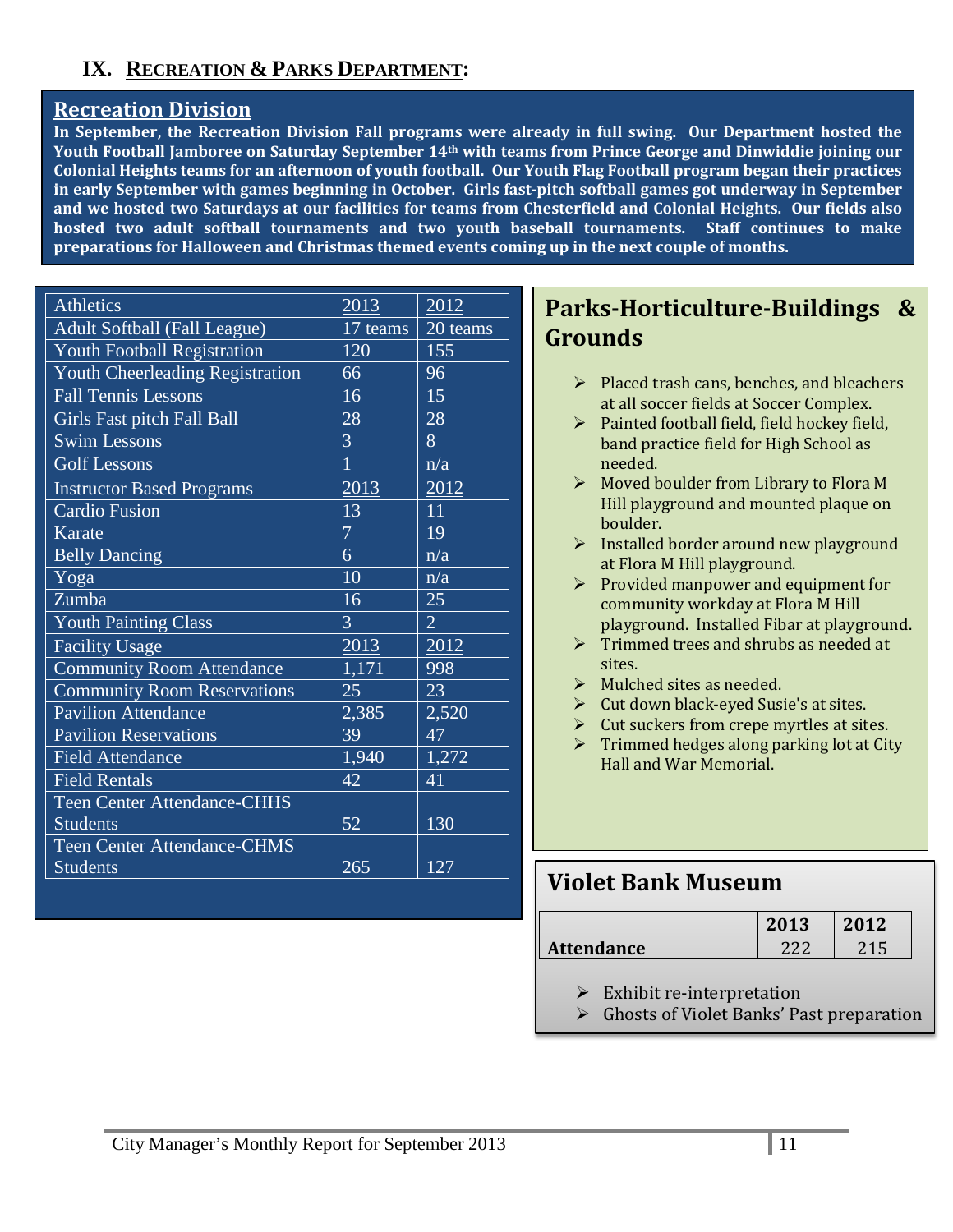# **IX. RECREATION & PARKS DEPARTMENT** (CONTINUED)**:**

# **Agency on Aging**

| <b>Daily Activities</b>                  | 2013     | 2012             | <b>Trips</b>              |          |          |
|------------------------------------------|----------|------------------|---------------------------|----------|----------|
| <b>AARP</b>                              | 28       | 35               | <b>Smithfield Station</b> | $\bf{0}$ | 13       |
| <b>Bingo in Center</b>                   | 90       | 102              | <b>Quilting Trip</b>      | 8        | $\bf{0}$ |
| <b>Bowling</b>                           | 288      | 288              | <b>Museum Trip</b>        | $\bf{0}$ | 3        |
| <b>Bridge-Party</b>                      | 64       | 84               | <b>Riverside</b>          | $\bf{0}$ | 13       |
| <b>Bridge-Tournament</b>                 | 112      | 128              | <b>Total</b>              | 2772     | 2650     |
| <b>Crochet &amp; Knitting</b>            | 82       | 89               |                           |          |          |
| <b>Golf at Prince George</b>             | 480      | 480              |                           |          |          |
| <b>Senior Advisory Board Meeting</b>     | $\bf{0}$ | $\boldsymbol{6}$ | <b>Meals</b>              | 2013     | 2012     |
| <b>Senior Club Meeting</b>               | 85       | 96               | <b>Home Del Meals</b>     | 20       | 12       |
| <b>Senior Dance</b>                      | 108      | 81               | <b>Site Meals</b>         | 60       | 144      |
| <b>Sing A-Long</b>                       | 42       | 49               | <b>Total</b>              | 80       | 156      |
| <b>Sing-a-Long CH Health Care Center</b> | 14       | 12               | <b>Transportation</b>     |          |          |
| <b>Senior Club Board Meeting</b>         | 10       | 12               | <b>Passengers</b>         | 59       | 82       |
| <b>Table Games</b>                       | 15       | 11               | <b>Total Miles</b>        | 2372     | 2579     |
| <b>Movie</b>                             | 14       | n/a              | <b>Total Trips</b>        | 453      | 529      |
| <b>Awareness/Education</b>               |          |                  | <b>Wheelchairs</b>        | 40       | 14       |
| <b>Flu Shots</b>                         | 32       | 22               | <b>Volunteer Hours</b>    | 15       | 15       |
| <b>TRIAD</b>                             | 30       | 70               |                           |          |          |
| <b>Belly Dancing DEMO</b>                | n/a      | 32               | <b>Donations</b>          | \$307    | \$285    |
| <b>Wellness Workshop</b>                 | n/a      | 8                |                           |          |          |
| <b>Classes</b>                           |          |                  |                           |          |          |
| <b>Crafts</b>                            | 16       | $\bf{0}$         |                           |          |          |
| <b>Kay's Oil Painting</b>                | 20       | 16               |                           |          |          |
| <b>Faye Henderson Watercolor Class</b>   | 32       | 52               |                           |          |          |
| <b>Painters Group</b>                    | 48       | 28               |                           |          |          |
| <b>Tap Dance-Advance</b>                 | 77       | 86               |                           |          |          |
| <b>Tap Dance-Intermediate</b>            | 71       | 61               |                           |          |          |
| <b>Watercolor Painting</b>               | 14       | 18               |                           |          |          |
| <b>Splash of Color Workshop</b>          | 16       | 12               |                           |          |          |
| <b>Sewing Class</b>                      | 19       | 12               |                           |          |          |
| <b>Open Quilting</b>                     | 48       | 48               |                           |          |          |
| <b>Quilting for the Vets</b>             | 18       | $\bf{0}$         |                           |          |          |
| <b>Fitness</b>                           |          |                  |                           |          |          |
| <b>Cardio</b>                            | 200      | 110              |                           |          |          |
| <b>Floor Exercises</b>                   | 30       | 48               |                           |          |          |
| <b>Sit Down Exercises</b>                | 254      | 181              |                           |          |          |
| <b>Strength Training Class</b>           | 124      | 100              |                           |          |          |
| <b>Tai Chi</b>                           | 36       | 32               |                           |          |          |
| Yoga                                     | 54       | 60               |                           |          |          |
| <b>Zoomer Boomer</b>                     | 228      | 152              |                           |          |          |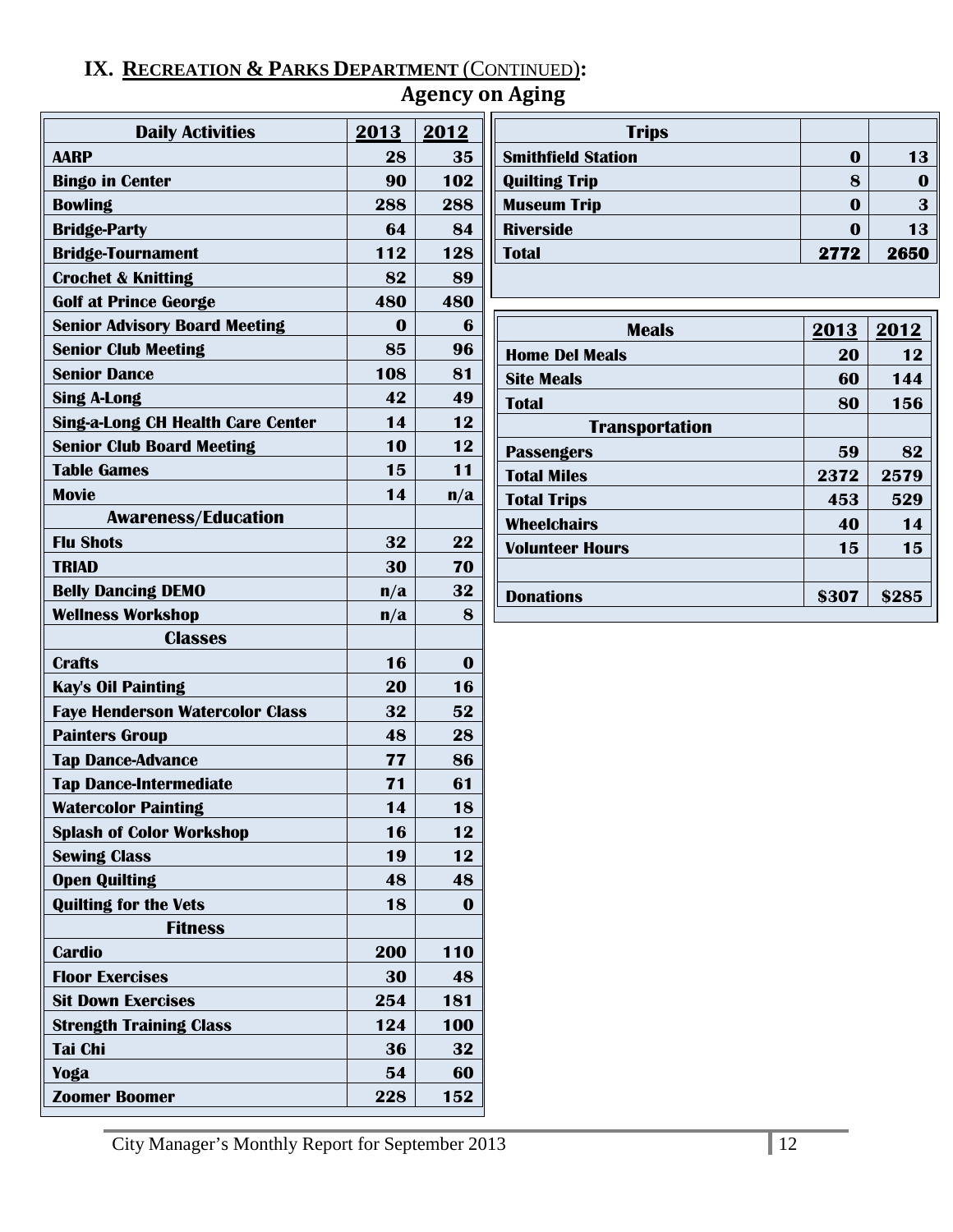# **X. OFFICE ON YOUTH & HUMAN SERVICES:**

# **YAC Activities**

- 18 YAC Members and Advisor attended September Monthly Meeting
- 9 YAC Members and 6 KAP Students Collected Funds/Food for Col Heights Food Pantry
- 5 YAC Officers and Advisor Met to Plan for October Meeting

#### **Youth Service Commission**

• The Youth services Commission did not meet as they were to attend the Boards & Commissions picnic.

#### **Kids' After School Program**

- KAP began for the year on September 16, 2013. Current enrollment is 58 students.
- All schools held a Friday Activity Day wherein students played games and got to know each other.
- KAP students held a food drive for the Colonial Heights Food Pantry and raised \$281 and collected 146 pounds of food.
- There are currently 10 work-study students working with the program.

#### **Substance Abuse Prevention Activities**

• 9 teens received Virginia ABC, VASAP, Drive Smart Virginia, Geico Insurance, MADD, AAA, State Police information at driver's licensing ceremony

#### **Ongoing Monthly Meeting/Trainings**

- Family Assessment Planning Team
- Partnership for Drug Free Youth Webinar: "The Medicine Abuse Project"
- "Is School Enough?" Webinar Stephen Brown
- Juvenile Firesetter Training I
- "Youth Protection Guidelines and You" Webinar
- Bystander Intervention Focusing on Social Justice CALCASA
- Health Advisory Board
- Positive Parenting Coalition
- CSA Annual Training and Resource Fair
- Juvenile and Domestic Violence Task Force
- CADRE Coalition
- Community Emergency Response Team Training
- Attended Monthly School Board Meeting
- Comprehensive Needs Assessment training
- Strategic Planning

#### **Diversion Program Participation**

• **Parenting**

0 families began "Parenting Your Teen"

• **Community Service**

5 youth completed 50 hours of Service Learning.

• **Shoplifting Diversion**

30 youth and a parent attended the Shoplifting Diversion Program

• **Anger Management**

0 youth completed Anger Management Classes

#### • **Substance Abuse Education**

0 youth participated in Substance Abuse Education